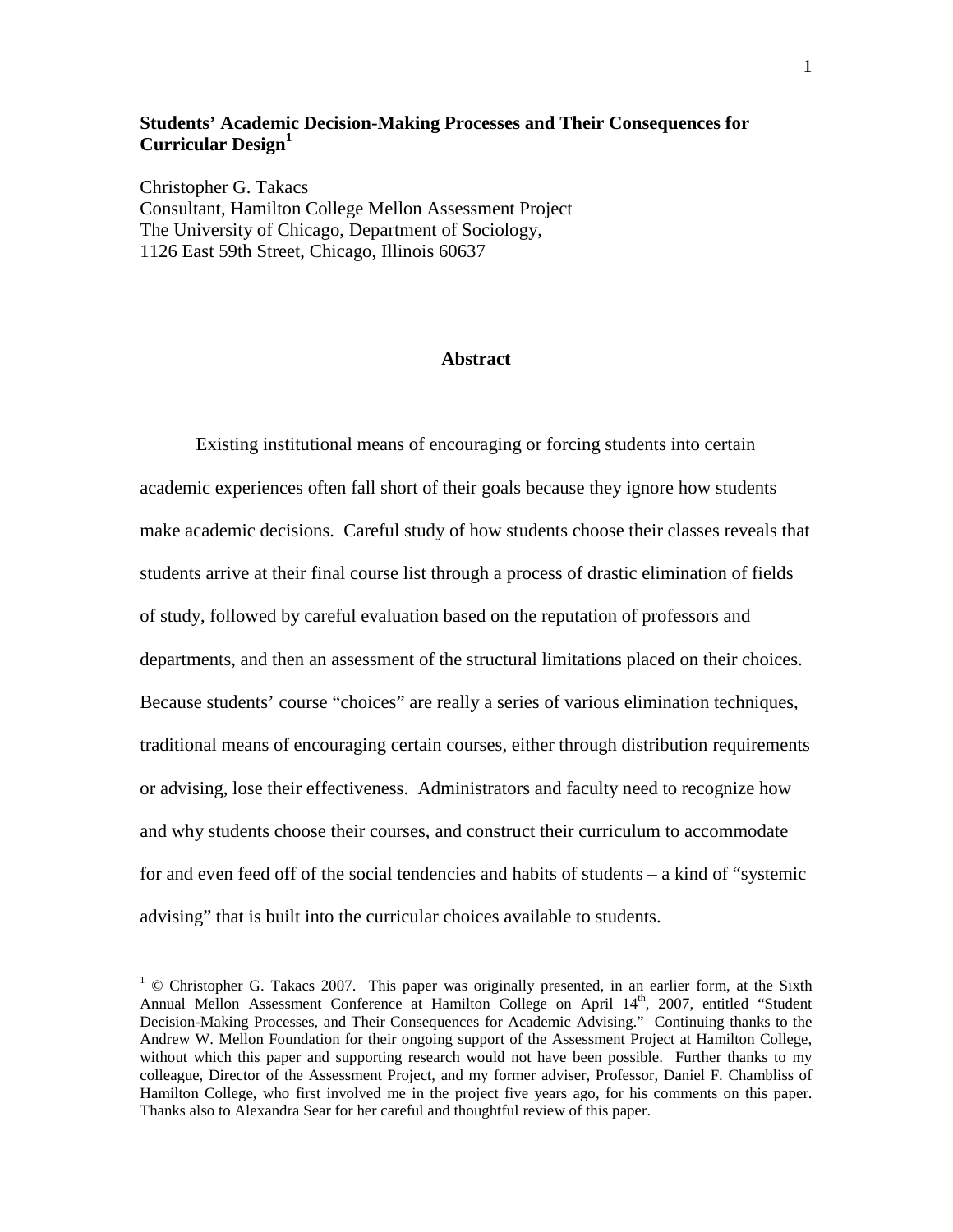# **Students' Academic Decision-Making Processes and Their Consequences for Curricular Design**

One of the primary ways institutions of higher education attempt to order and shape students' academic experiences is through distribution requirements – forcing students to make certain choices – and advising programs – coercing them. While these measures are not malicious, they do betray a general suspicion that students are not always the best managers of their own academic paths. Accepting, for the purposes of this paper, that this suspicion is frequently enough valid, the question then becomes what the best form of institutionalized guidance for students is, and how to successfully implement it.

In this paper I will argue that traditional forms of institutionalized guidance – advising and distribution requirements – ignore the largely social, often irrational, and frequently arbitrary process students go through to actually choose their courses, and that the results of this mistake have been that these measures often fail at successfully guiding students towards or away from certain academic paths. While available data are too narrow in scope to suggest that *all* advising and distribution requirements are fatally flawed in their conception, it does imply that these initiatives and programs face significant systemic and social problems that originate from misconceptions of how students choose their courses. In an attempt to help overcome these problems, I will detail the steps students go through to choose their courses, and then lay out possible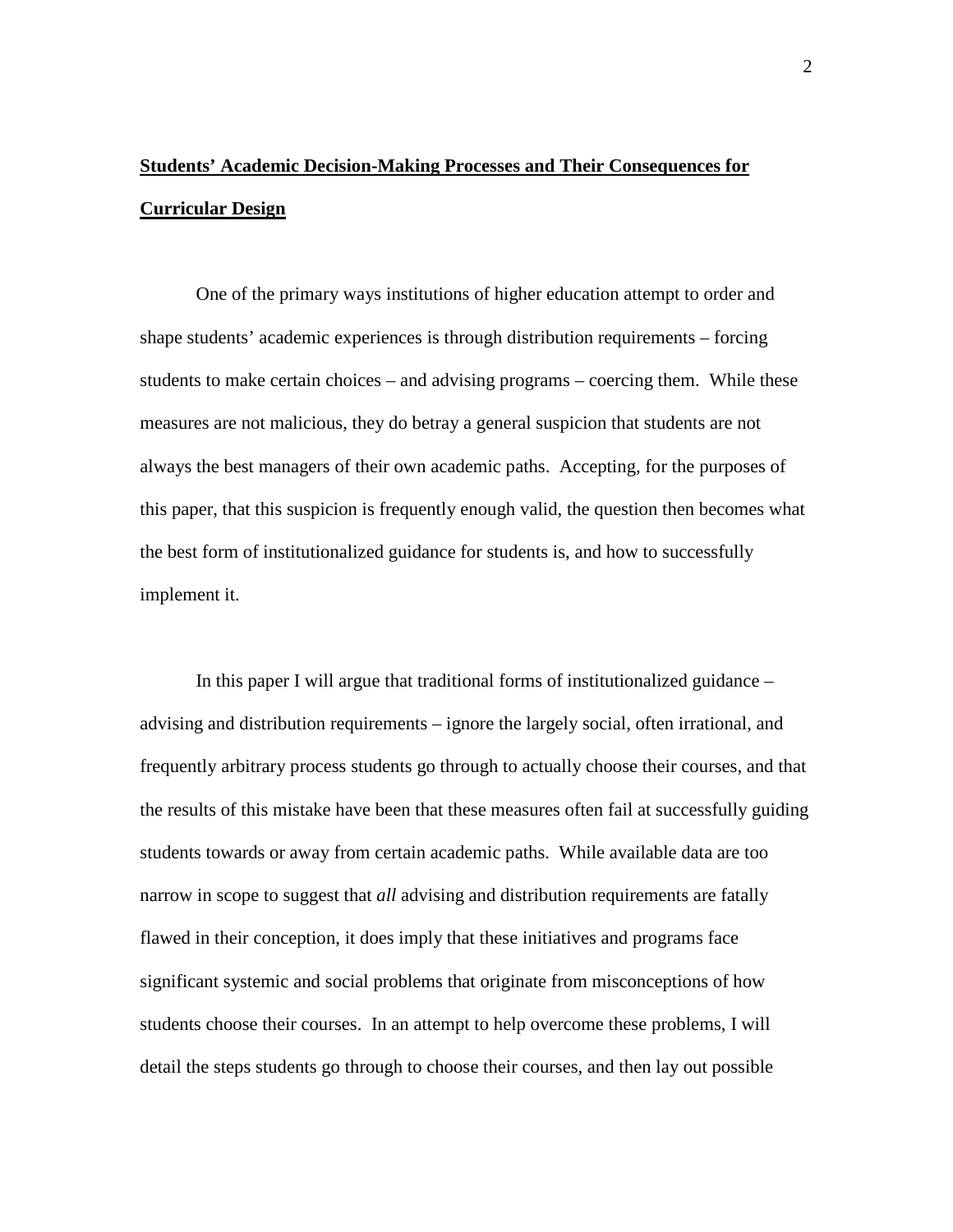methods faculty and administrators could apply to fix existing advising programs and/or distribution requirements. Finally, I will a new type of institutionalized guidance, "systemic advising," which attempts to take advantage of the decision-making behavior of students, instead of simply ignoring it.

## **Methodology**

 The data set used in this paper comes from a longitudinal panel study of 100 students<sup>2</sup> of the class of 2005 conducted at Hamilton College<sup>3</sup> from 2001 to 2005, in which the students were interviewed once each academic year during their four years at college, using a flexible, interview guide of 12 to 15 questions adapted for each year.<sup>4</sup> Typically, interviews lasted from half an hour to an hour, and were broad in scope – touching on academic, extracurricular, and social issues. One of the main topics students were asked about each year was how they felt about their advising experience, out of which a wealth of data on Hamilton's advising program, as well as data related to course selection, distribution and major requirements, has emerged. It is from these discussions that the conclusions of this paper derive.

#### **The Effectiveness of Advising and Requirements at a Liberal Arts College**

 A number of institutions are currently moving towards eliminating or truncating distribution requirements and instituting advising programs, a move generally expected to

 $3$  Hamilton College is a small, residential, elite, 4-year liberal arts college of around 1,800 full time students

<sup>&</sup>lt;sup>2</sup> Response rate was generally 70% per year.

<sup>&</sup>lt;sup>4</sup> Approval for the project's study of human subjects was granted by Hamilton College.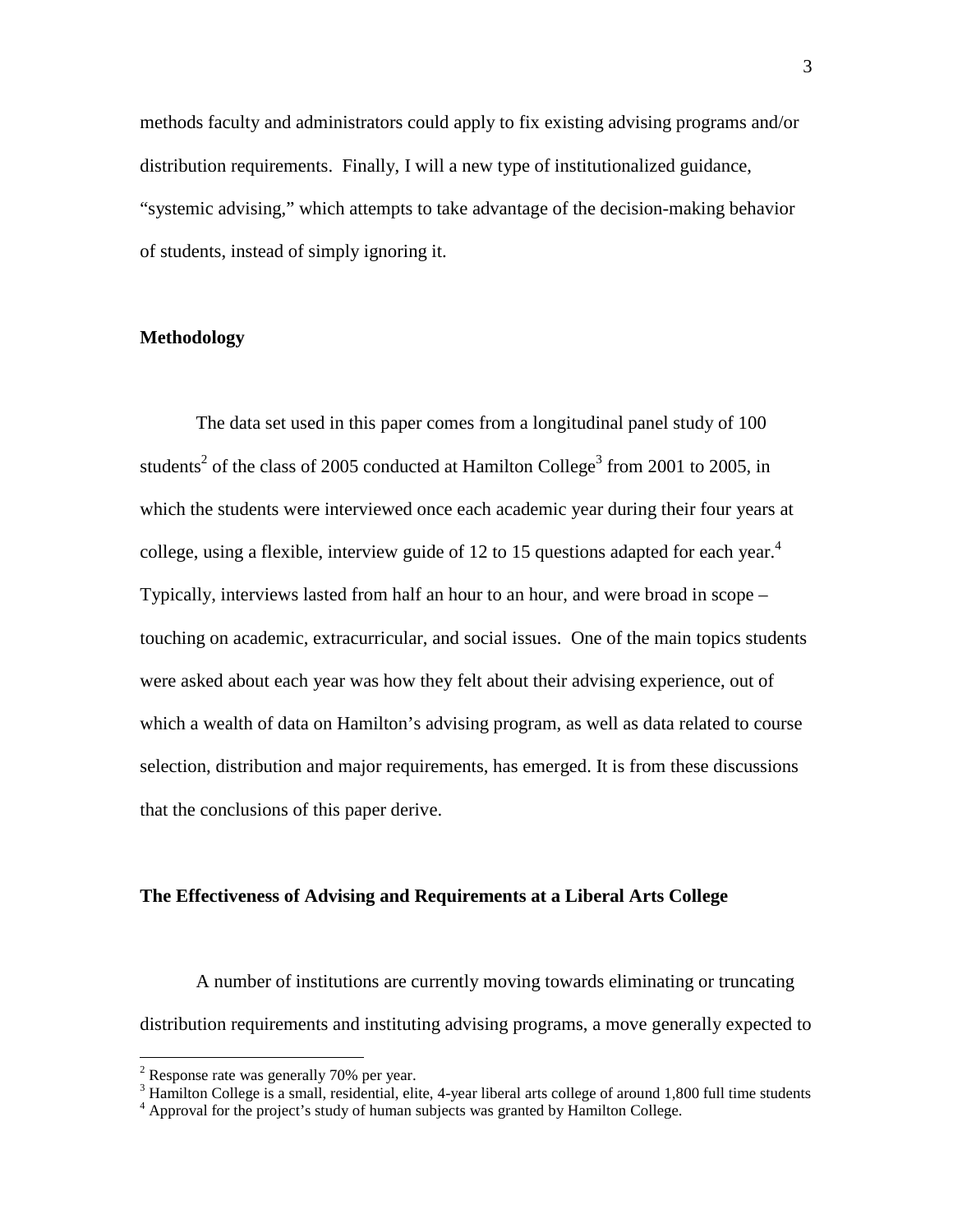provide students with greater academic liberty, closer student-faculty relationships, and more individualized and personal academic guidance. Hamilton has in many ways been a self-appointed leader of these schools, eliminating distribution requirements entirely in 2001 for the class of 2005, and enhancing the role of its advising program by which students are assigned a professor as their adviser and are required to receive their adviser's approval of their classes just before they register for them. The new shape of academic guidance at Hamilton is an interesting experiment in creating a curriculum without boundaries for those interested in higher education assessment – it provides a glimpse of how students behave without structural restrictions on their course choices, though, as we will see, various hidden limitations to their choices still exist.

 The institutional rhetoric surrounding the advising program at Hamilton paints it as a project in which students and advisers "work together to craft a unique, individual academic plan" that is "based upon each student's strengths, weaknesses, and goals,<sup>5</sup> but which also will fulfill one of the central goals of a liberal education – breadth. While the description falls short of laying out distinct goals within the notion of a "breadth of study," it states the general goals that students "undertake coursework in a wide variety of disciplines... explore areas unfamiliar to [them], and to make connections across courses and disciplines." Further, it suggests that, through advising, students will be able to develop close student-faculty relationships – professional friendships between academic colleagues that transcend the typical master-apprentice formula.

 5 Academics: Advising at Hamilton. Retrieved April 4, 2007. http://www.hamilton.edu/academics/info.cfm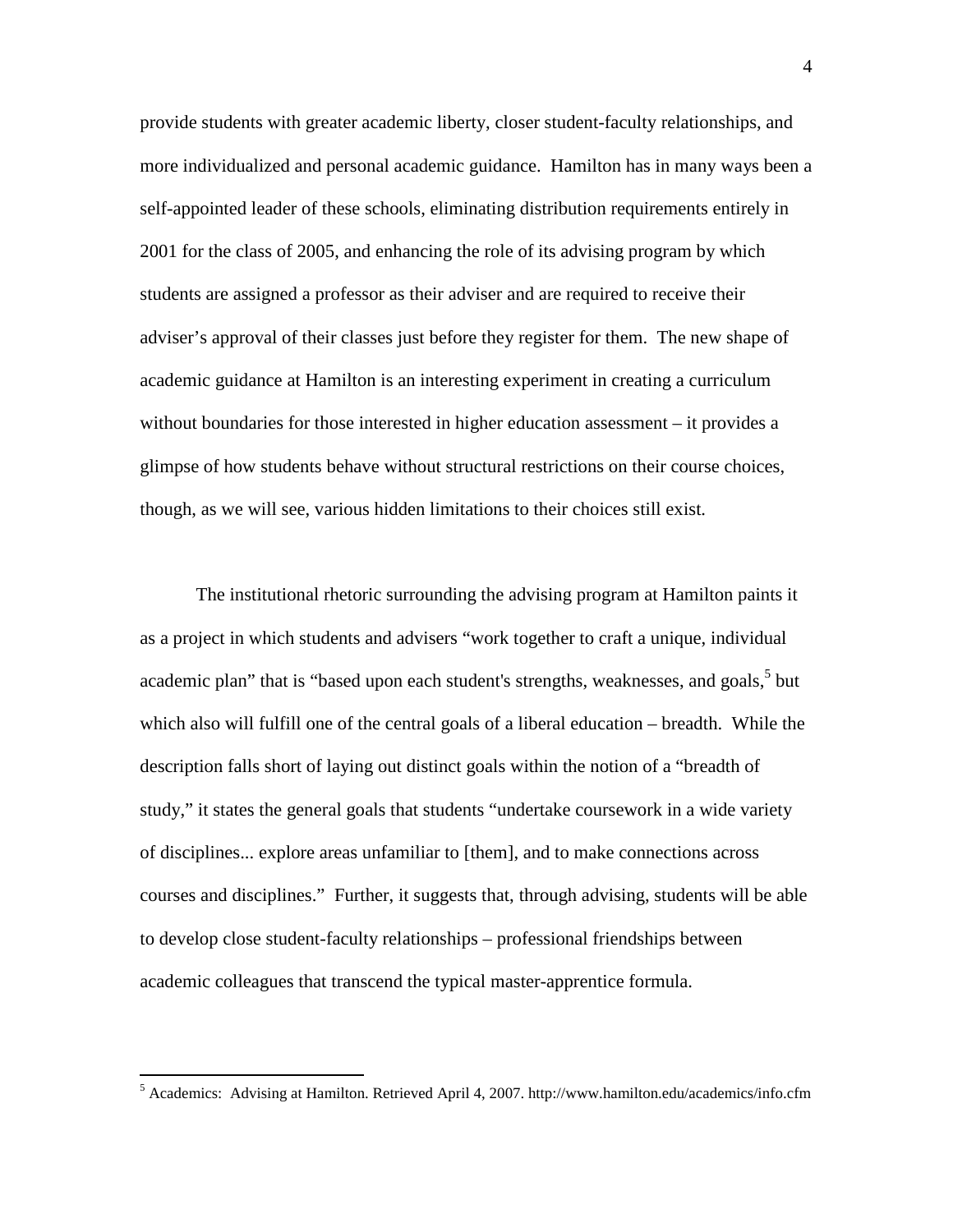Hamilton's program, however, has been largely unsuccessful at fulfilling these goals. Institutional data shows that, since the removal of distribution requirements, students drastically decreased the degree to which they took classes outside of their major, and increased their focus in their concentration. Further, students were not developing the close student-professor relationships that were supposed to emerge naturally from advising at a markedly increased rate  $\epsilon$ —instead, students generally viewed their advisers with suspicion and annoyance, and saw advising as a hurdle to overcome, instead of a way to "craft a unique, individual plan."

The problem with advising at Hamilton, as well as curricular requirements, is that it ignores (or unrealistically attempts to supplant) the actual processes students themselves go through to choose their courses. Requirements *inherently* ignore how students make decisions—they force students to decide *around* the limitations of the requirements. Meanwhile, advising is, for all intents and purposes, the tip of a very large, complicated, and layered iceberg of how students make academic choices. It is, not coincidentally, the only part of the process that most professors and administrators see, and hence is the only part they attempt to manage.

#### **Student Course Selection Process**

 $\overline{a}$ 

 $6$  Only 13% of students stated that their pre-concentration adviser – the one assigned to them upon entering Hamilton – was someone with whom they had a "close, personal relationship," compared to the 40% of students who said they had this kind of relationship with their major adviser (whom they chose). Eightyone percent of students also stated that they had a close personal relationship with a member of the faculty whom was not their adviser – further suggesting that these close relationships arise in the natural course of the student's academic career, and not because they are intentionally programmed into it.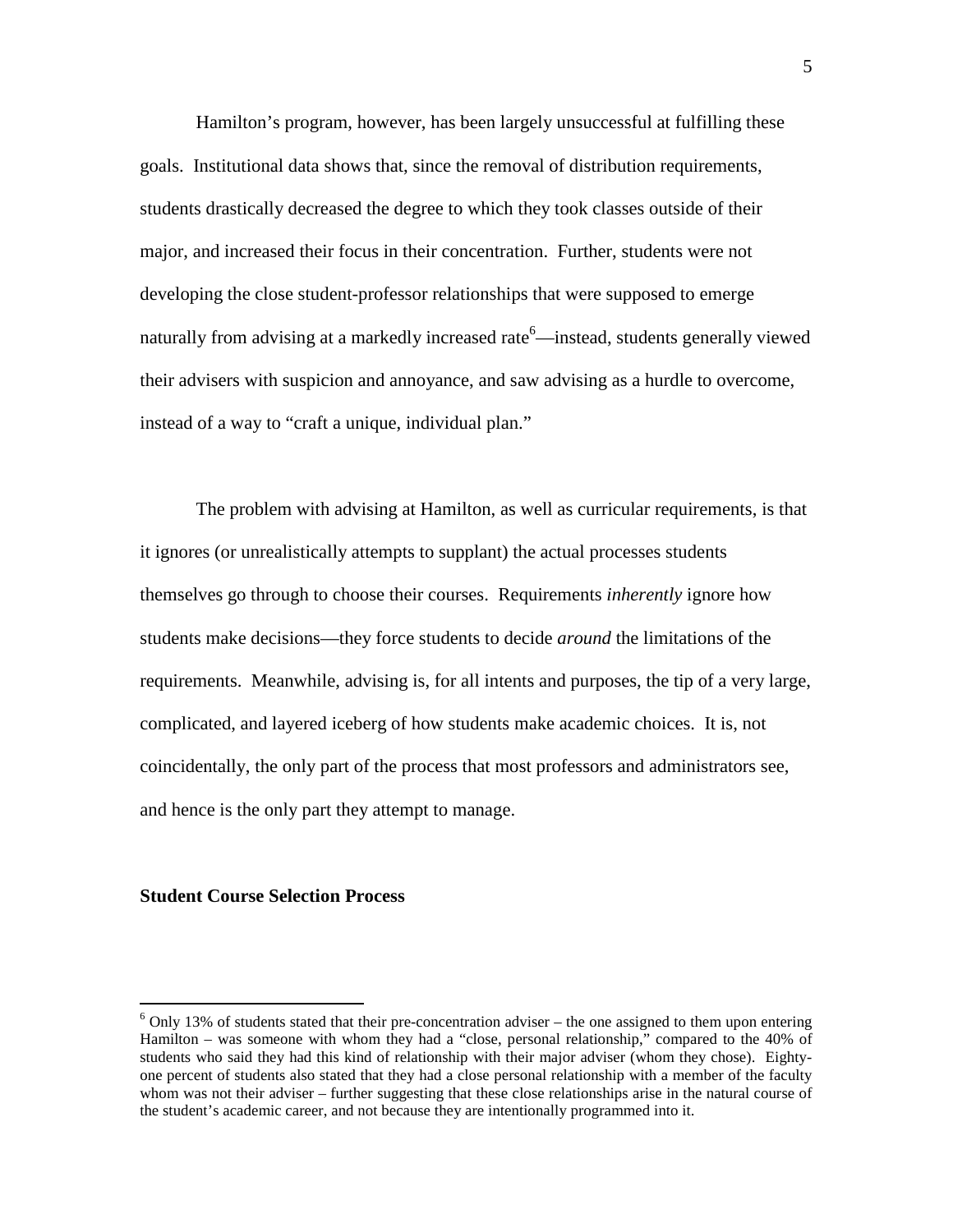The process students go through, from being handed a course guide with hundreds of classes, to starting their semester's classes, is complicated and layered. The sequence laid out here in diagram 1.1 (at the end of the document) is not universal – for some students the chronology differs, while for others, peer input, for example, is far less important than for others. This sequence represents the most commonly reported chronology of a liberal selection of steps.

#### *Eliminating Fields of Study*

A significant number of students pointed out how, immediately, they eliminated entire fields of study, often mathematics and sciences. Justifying this, many students make statements such as "I'm just not a math student," or "I'm not good at languages." This is interesting, as it suggests that students view, or tend to describe, success in quantitative and foreign language studies as *dependent on inherent ability*, and not just interest and hard work, as they describe other fields of study.<sup>7</sup> This initial voluntary decimation, taken by a majority of students, often immediately eliminates up to 90% of the fields of study available to students. Of course, students need a manageable number of classes they can consider taking in order to refine their selection, but the manner in which they go about creating their initial short list is striking, especially given the goal of academic breadth central to liberal arts.

#### *Peer Advice and General Reputation*

<sup>&</sup>lt;sup>7</sup> Though the majority of these statements were directed at quantitative studies such as mathematics, statistics, and quantitative (often lab) sciences, some students also made similar statements in relation to fine arts.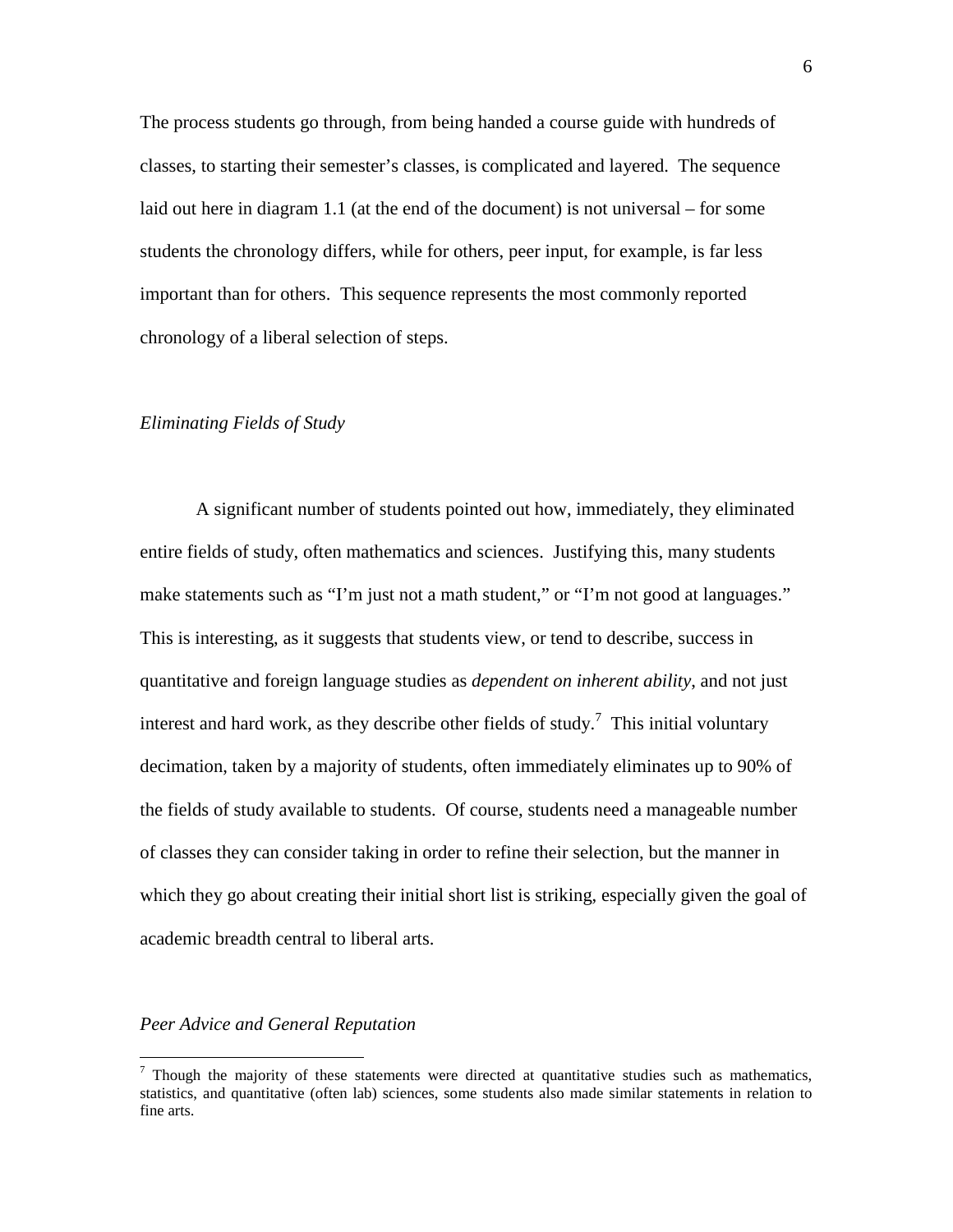At various points in their college career, students will seek out *peer advice* about which classes they should and should not take. Notably, this advice is often negative, and focused on individual professors as opposed to specific classes. As we have found throughout the study, the quality of professors is more important to students than the quality of classes – to put this more precisely, students are aware of the extreme degree to which the quality of a class is determined by the professor, and so they frame their discussion of courses in terms of the professors. This extends to students' discussions of disciplines, where students continue to focus on professors as personifications of the academic material, the consequences of which are that *a student's opinion of an entire discipline is largely shaped by their experiences with an individual professor who teaches it*. For new students who have no past experience with any professor, rumor and peer influence, especially from peers of higher grades, provide the necessary information for them to further exclude some classes, professors, and departments, and to become interested in others.

## *Structural Limitations*

Though Hamilton has no distribution requirements, there are still formidable *structural, curricular, and schedule limitations* all students face when selecting courses: pre-requisites, courses closed to certain years, overlapping courses, and courses scheduled at times that conflict with other responsibilities, significantly truncate the available courses students can take. While we might initially think that first-year students face the brunt of the limitations, as they are generally prohibited from taking higher-level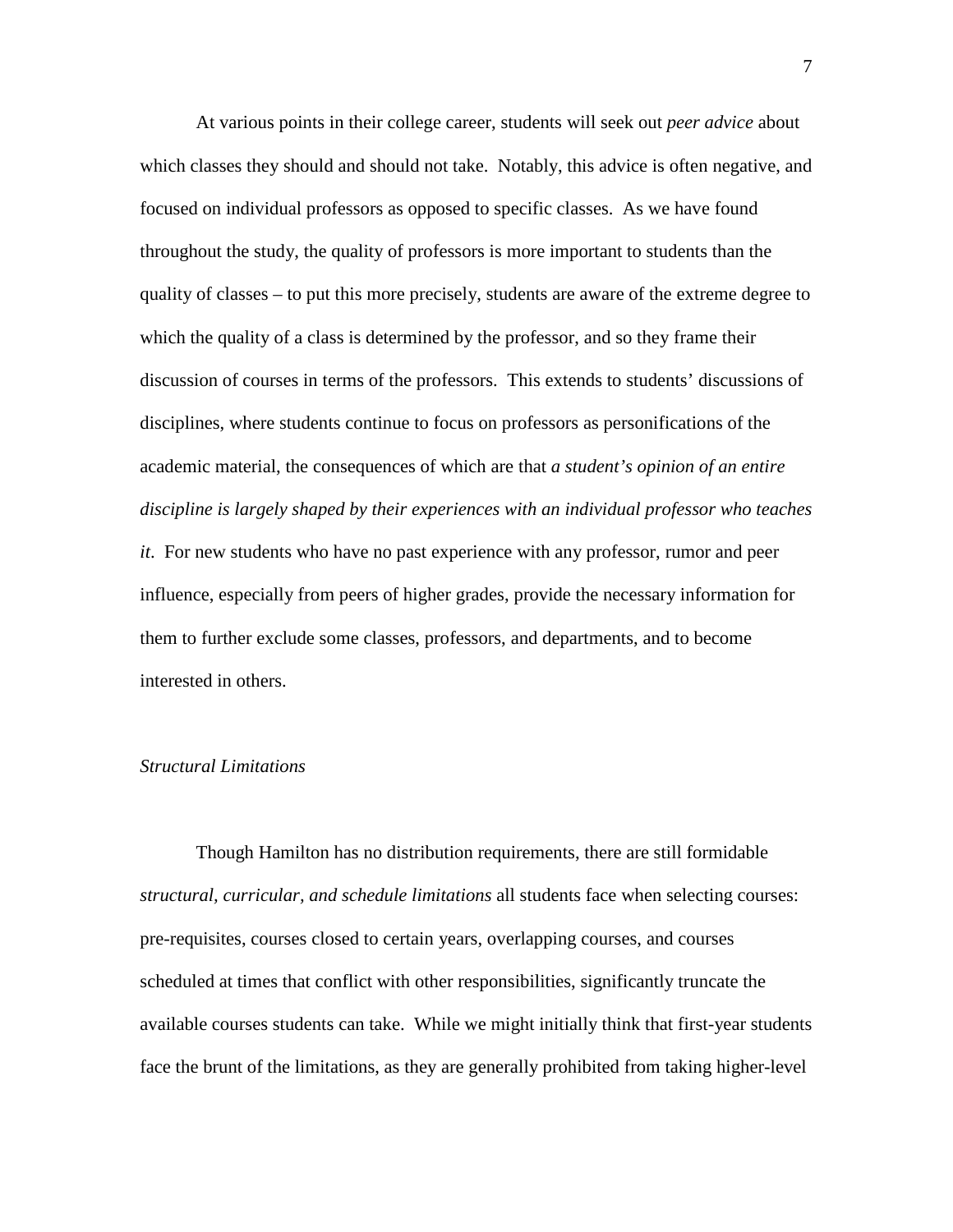courses and often face closed classes, juniors and seniors are actually severely limited in their spectrum of course selection as well, as they have concentration requirements that consume their choices, and are frequently prohibited from introductory, 100-level gateway classes, as these are considered too easy for them. The result of these limitations is that students in their first semester face an almost exclusively *horizontal* spectrum of course selection – they can typically only take a small handful of courses from each department.

At Hamilton, entering freshmen can choose their first four courses from among 95 in 39 departments – a number that amounts to 21% of all classes at Hamilton in that semester. While none of this is surprising, applying the same methodology to examples of upperclassmen yields interesting results: *upperclassmen are as limited in available courses as first-years*. A typical fall semester senior, for example, can choose from 86 courses in only 21 departments. However at the same time, as all upperclassmen also face internal requirements from their concentration that they must fulfill to graduate with a major, they rarely have the luxury of being able to choose from four classes, and more frequently can pick only two or three per semester. Curricularly speaking, upperclassmen have fewer options than underclassmen, not just in regards to breadth but also in sheer volume of available courses. Their spectrum of course selection is *vertical* – they can primarily take courses in fields they have already taken introductory classes in: 53 of the 86 available courses, in 9 of the 21 available departments, were in departments in which the student had already taken classes. Students with double majors, and students who have gone or want to go abroad, face even greater hurdles, as they must arrange their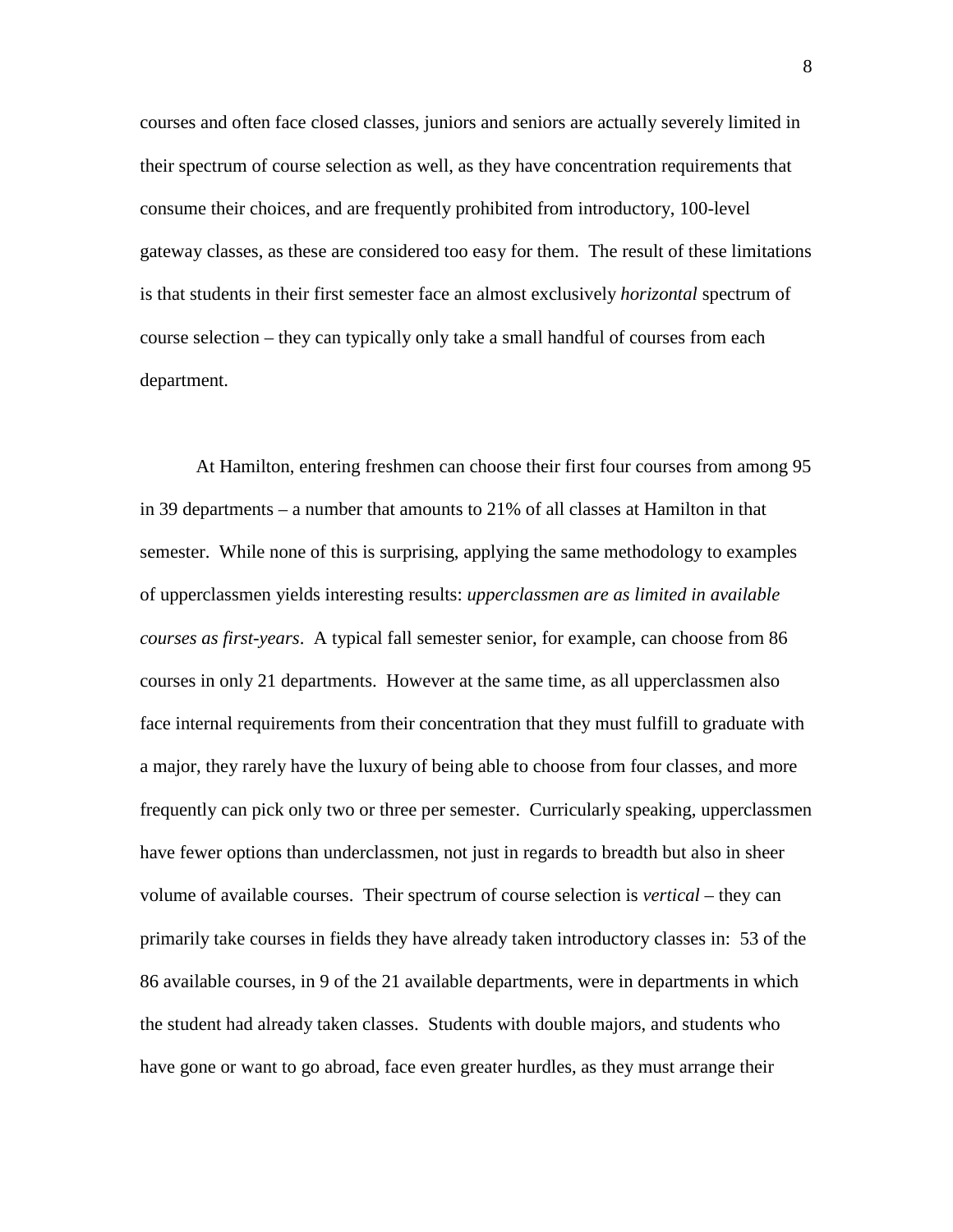courses to both fulfill requirements, and avoid conflicts with their other plans. The spectrum of course selection for double majors is severely limited both because their future class choices must be devoted to their majors, and they tend to have taken far fewer introductory classes outside their majors than single majors.

At this point in a student's decision-making process, they have immediately eliminated anywhere from 70% to 90% of classes based simply on their interests and desire to avoid certain departments, and the selection of courses a student is willing to choose from shrinks even further as friends dissuade them from certain professors and departments. The student's available course options are further truncated to around 20% of all classes, regardless of the student's class year, due to structural limitations. By this point, the student has taken a course catalog of 900 classes, and shrunk down their choices (and found them shrunk down) typically to somewhere between 10 to 25 classes – all before meeting with their adviser, and even before facing the hurdle of registration.

#### *Formal Advising*

Finally, when we reach the actual advising stage of the process, students have already made the major decisions with regard to the breadth of their study. Advising meetings *can* have a significant effect on a student's choices, but almost always only within those choices the student has already made. More often than not, however, students state that their advising sessions consist of the student telling their adviser what they want to take, and their adviser then signing their pre-registration form. Even if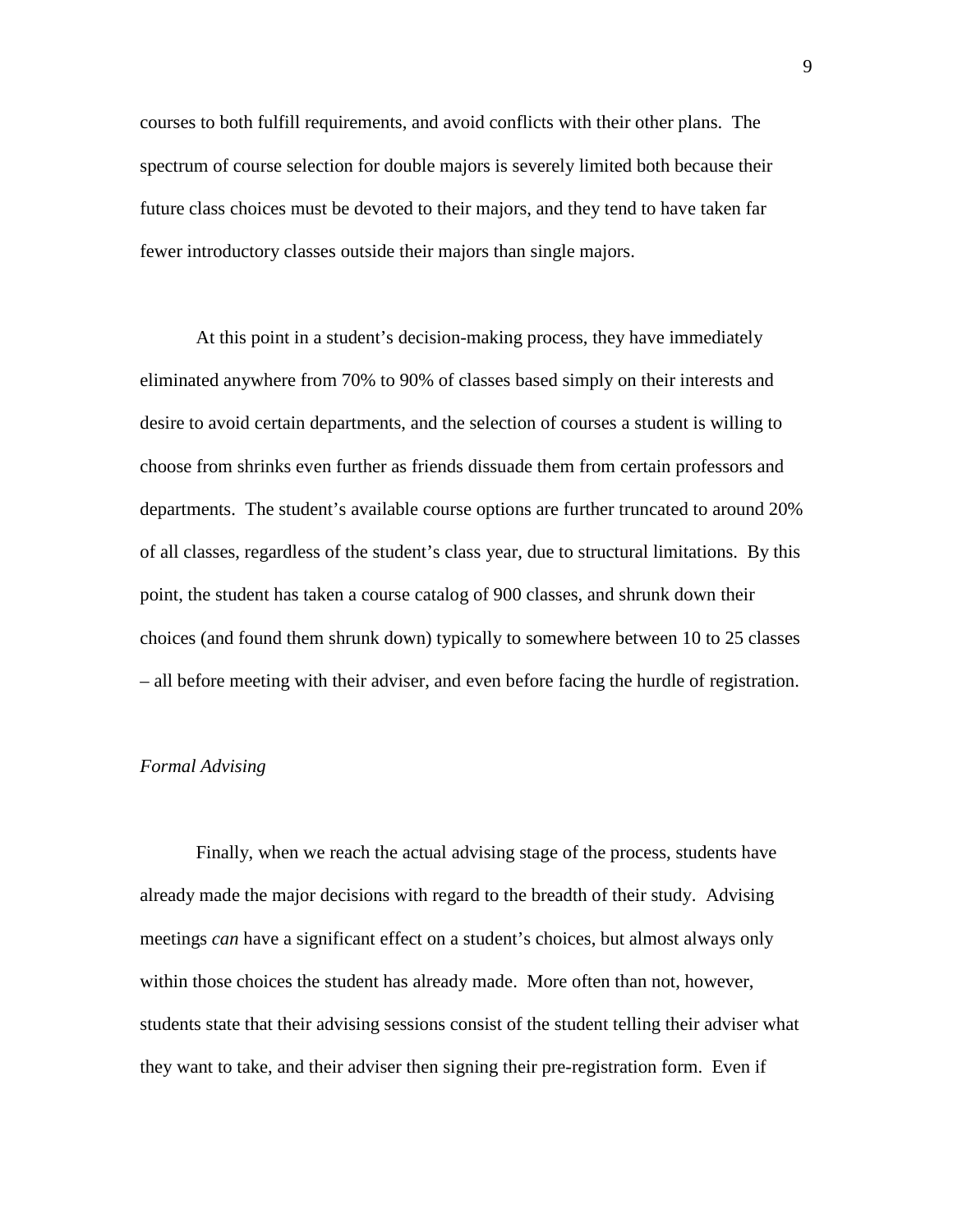formal advising came at a key time in the decision-making process, it is unlikely that it would have a significant effect on the courses students actually end up enrolling in.

#### *Registration*

After advising comes registration – another step in the process that is out of the student's hands almost completely. All students will experience being locked out of a class due to over-registration at least once, and many students will experience this numerous times. Some students interviewed complained that they literally got into none of the classes they initially wanted to, and had to scramble through the course catalog while standing in line just to find classes that had open seats. We are probably all familiar with horror stories of registration at our own institutions, but the true absurdity of the situation is magnified when one considers the existing structural limitations on students' course selection.

#### **Conclusions**

Given both the structural limitations on curricular choices and students' reliance on peer advice about the reputation in their academic decision-making it is clear that advising, as an institution of the college, and regardless of the student's academic year, plays too little and too late of a role to be of significance. Further, we have seen the extent to which internal (students having to take classes to complete their major) and external (students not being able to sign up for certain classes) structural restrictions limit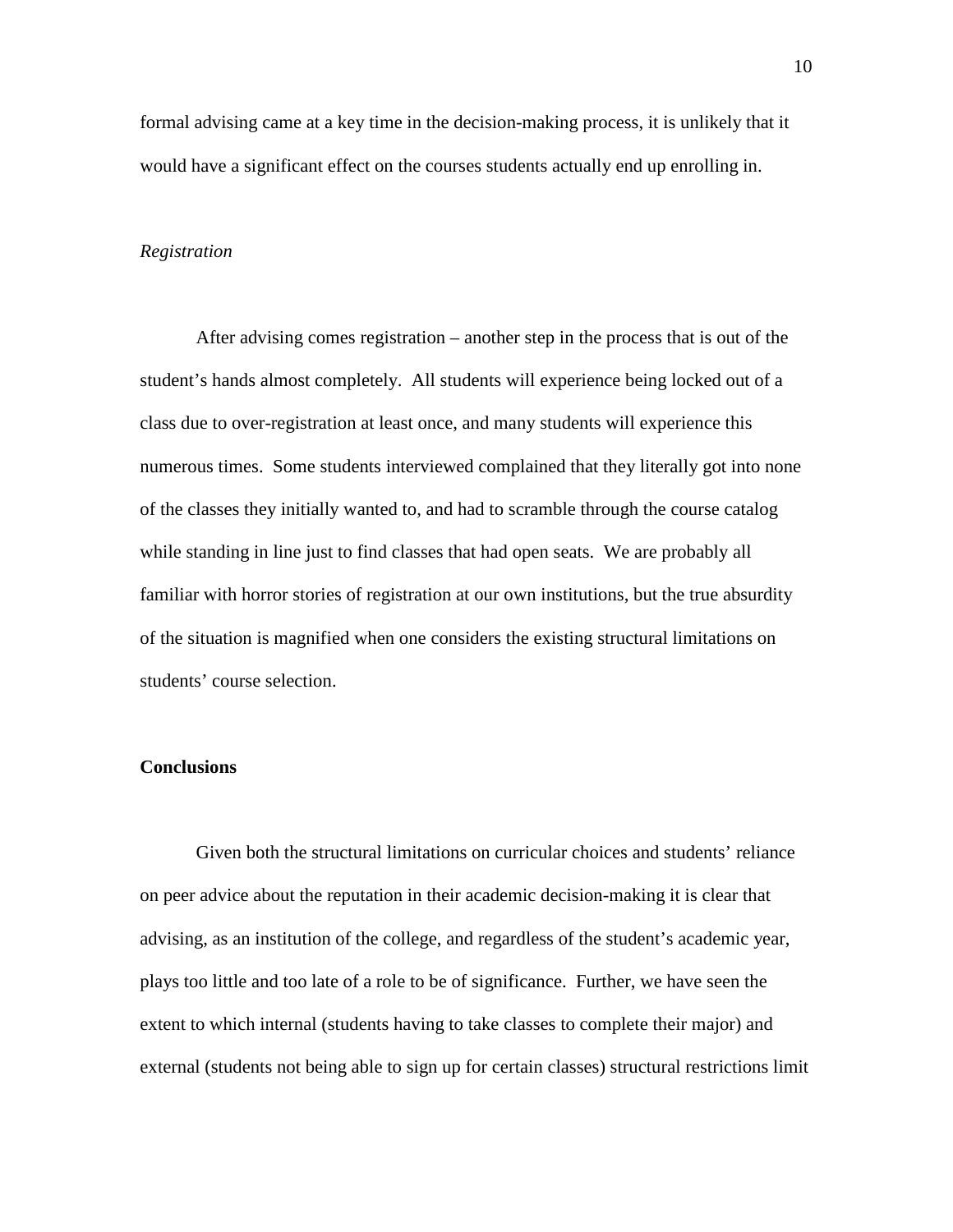students of all years, and even more so with upperclassmen. The spectrum of students' course selection is far more limited than is generally accepted, and students' methods of choosing classes are significantly different and more self-limiting than we might expect. Given the ineffectiveness of advising, and restrictiveness of instituting further structural limitations on students' choices, how can faculty and administrators fruitfully and effectively guide students' academic paths without compromising their academic freedom?

Based on the findings of our study, we can identify a few ways to create a curriculum and environment that, effectively, directs students along certain paths, and away from others, without creating unnecessary walls or stationing academic police along the way. The important thing to remember here is that a successful program must be implemented with a clear understanding of the students it will effect, and the other structures it may, in some way, alter.

## *Improving Formal Advising*

Advising programs can be effective, providing their goals are reasonable – advising will not be able to reliably prevent students from avoiding what they dislike or fear, without appearing (and, arguably, being) authoritarian. Advising can certainly be useful at preventing weak students from making bad choices, and it can also – in the long term – construct meaningful goals for students, though within the structural limitations present in the school's curriculum. Such programs, however, must be instituted in a way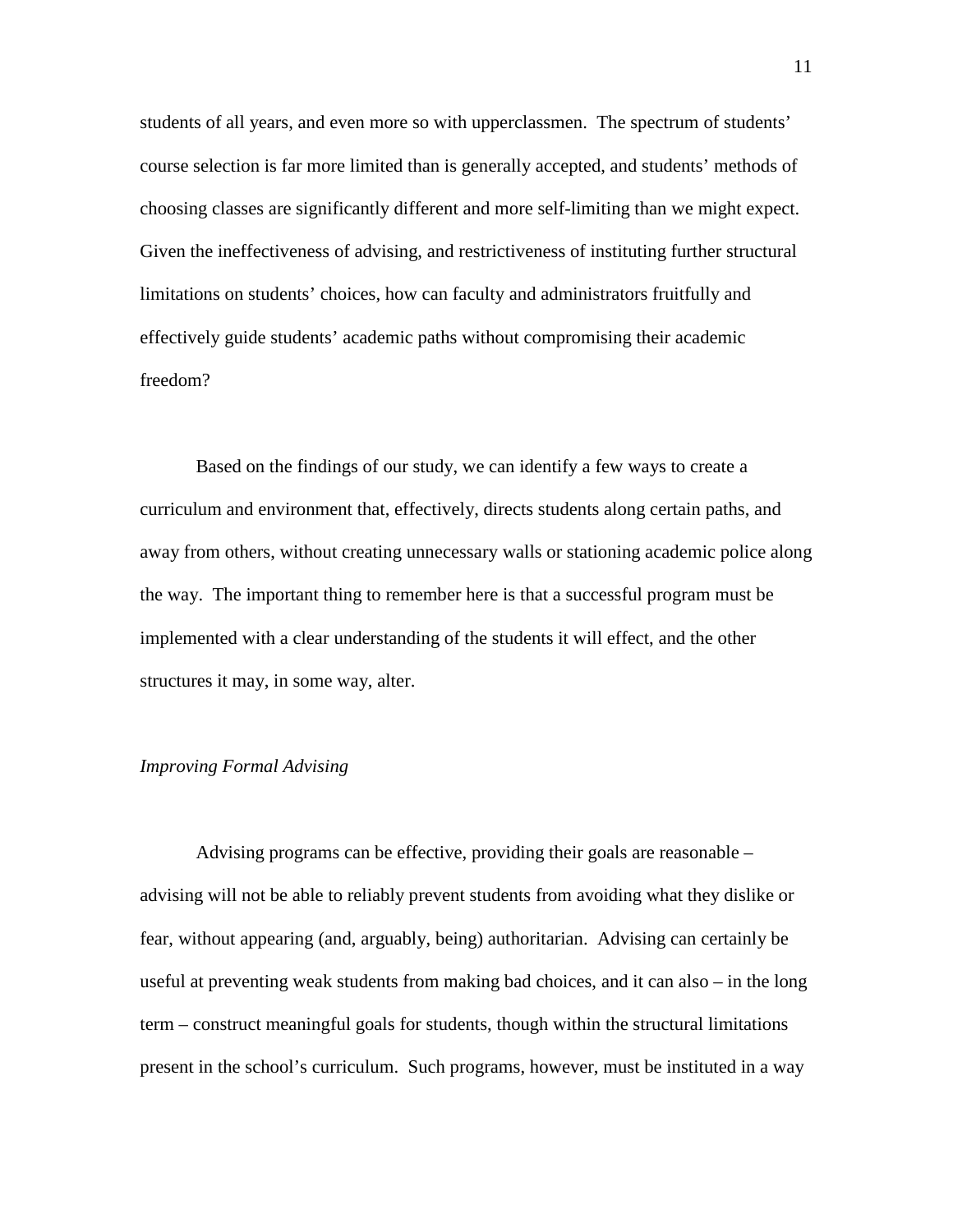that makes it possible for them to be effective – in Hamilton's case, advising sessions must be earlier in the semester, before students have so drastically reduced their choices, and there must be multiple sessions, to develop the student's short and long-term goals. Further, it must be instituted in a way that 1) accounts for which professors actually advise their students, and which simply fulfill their bureaucratic responsibilities, and 2) assigns the best advisers to the students who best respond to and most need good advising.

#### *Improving Distribution Requirements*

Distribution requirements can also be effective means to get students to experience certain material, but colleges must avoid further limiting student choices (which are already so very restricted) while instituting required material.

Further, with both core and departmental requirements, we have to remember the most important thing for student outcomes: *good teaching*. Overwhelmingly, students agree that a good professor can make any material – even required material the student is not familiar or particularly interested in – exciting and engaging. While this has its limitations at the extremes, good teaching remains the key factor in improving a student's academic experience *of any kind*. If a school or department wants to require certain classes it *must* provide those classes with the best faculty available. This is not just a practical issue, where we want students to *actively learn* this material (that is, after all, the *entire point* of requiring the class), but is potentially even a *moral* one. One could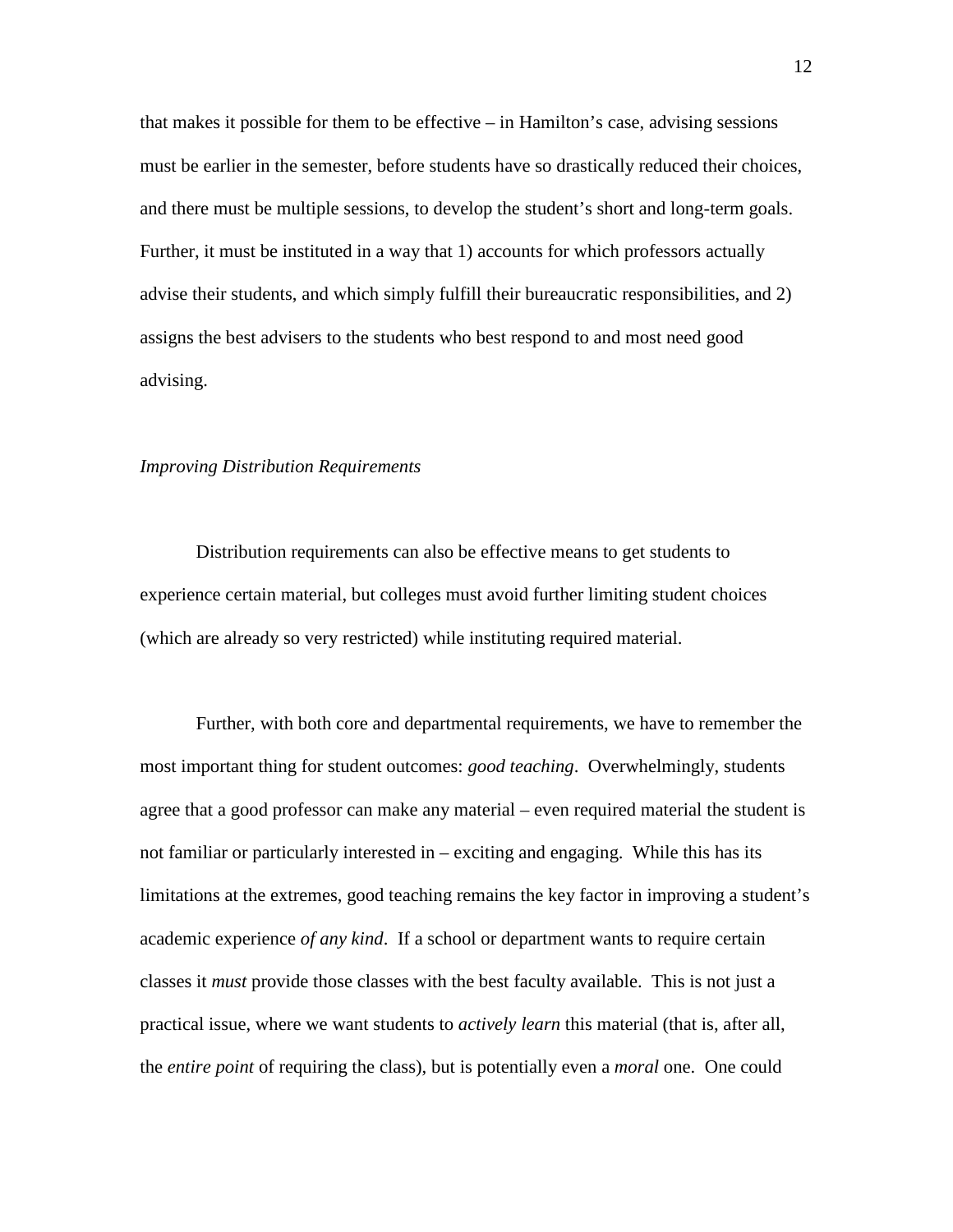make a convincing argument that requiring students to endure dull, mistaught, unengaging classes is effectively robbing them of their tuition. Students, actually, regularly make this argument, but typically to deaf ears.

#### *Systemic Advising*

Requirements and advising systems, when functioning properly, are not the only ways to effectively guide student academic choices. We all too often ignore the fact that liberal arts colleges are, effectively, *total institutions* for their students. Students spend nearly all their time on campus; they have particular regimes, rituals, habits, and patterns of predictable behavior. Whether school officials know it or not, they have immense power over student habits and everyday behavior: create a new 24-hour coffee shop, and watch student sleep patterns fluctuate. Add comfortable sofas to an underused common space, and watch it grow into a social hub. These same type and scale of hands-on, micro-adjustments can be applied to a curriculum, guiding students towards experiences they should be getting, and away from those they should avoid.

Scheduling is one obvious way to do this. Inquire at any college registrar, and you will find that students will predictably schedule their classes to avoid certain days and/or times of the day, and, consequently, classes scheduled at popular times will fill up. Arrange your best educators to teach at these popular times, and the mass of students who have arranged themselves according to scheduling preferences will find themselves taking amazing classes, and will benefit.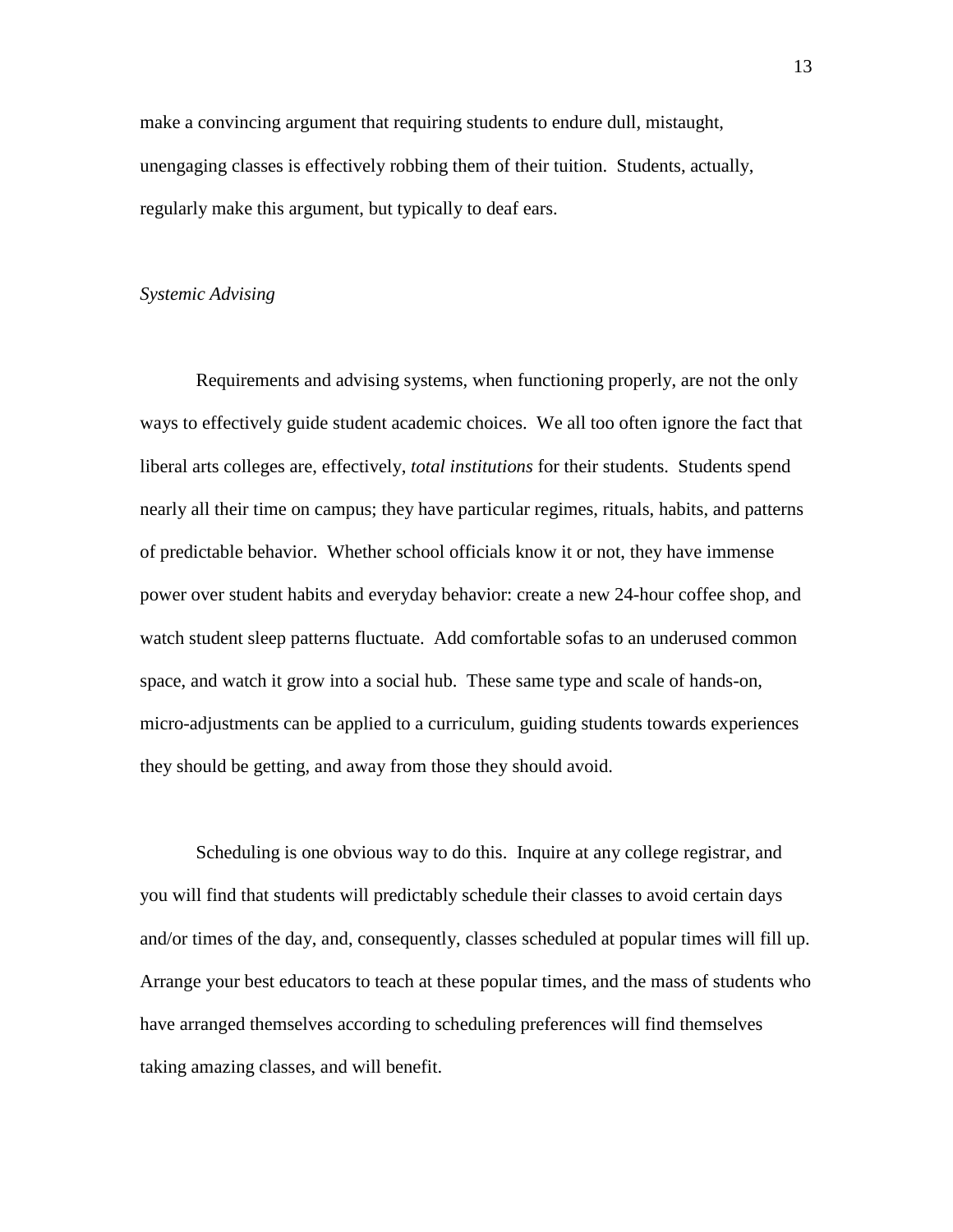If you want to ensure students get a broad education, have your *best* faculty, *not* your new or junior faculty, teach intro classes. Faculty reputation alone will prompt many students to enroll in courses outside their field, which they otherwise wouldn't have due to their unfamiliarity with the new discipline.

If you want every student to graduate from your institution with a solid grasp on a certain skill such as writing, you don't have to create a seminar for every freshman to take focusing on developing the skill – just saturate your curriculum with writing intensive classes as Hamilton has done, with great success. This method not only prevents you from having to design a new writing course and hire faculty to teach it, but allows your students to develop their skills within academic contexts and classes that they choose, which will directly improve their ability to develop these skills. Again, if you want students to experience certain things, create an environment where they can't avoid it, simply because it is everywhere. Weave it into the very fabric of the curriculum, and students won't even know it's there.

*Systemic advising*, a title that can encompass all the kinds of initiatives I have laid out here, consists of intentionally guiding students down certain paths by shaping and managing the curricular system to take advantage of students' natural behavior and choice-making tendencies. Of course, the specific forms this will take will differ from institution to institution (depending on the institution's goals for students, and kinds of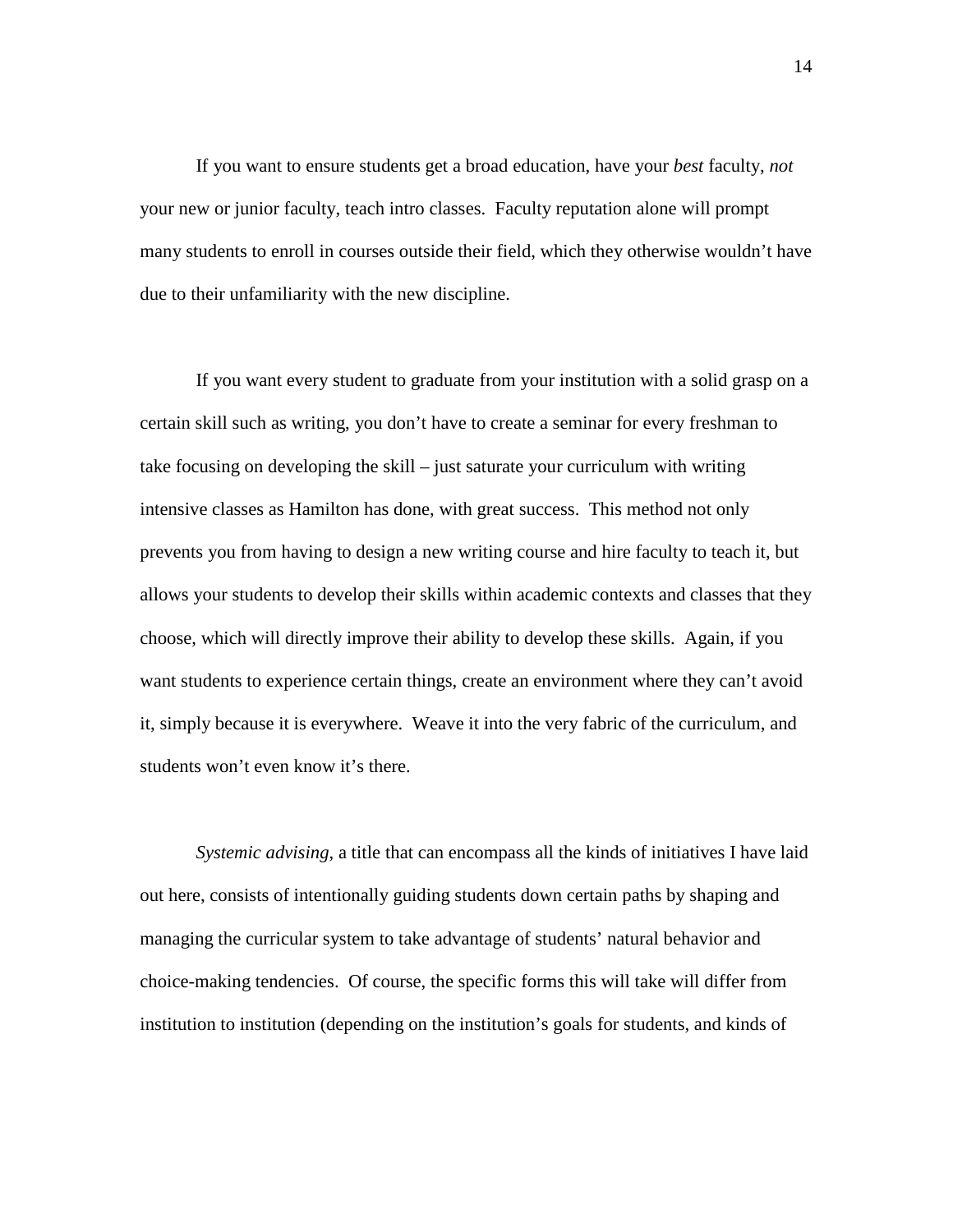students enrolled there), yet there are still some general principles one should mind when trying to create such a system:

1) These initiatives are necessarily interrelated – if you want to require students to experience something, you must design and manage that experience on every level. For example, requiring students to take a certain course is fine, but that course must be well taught, must not eliminate a significant number of other opportunities for students, and must actually provide the intended experience, otherwise the class will not only fail to accomplish its goals, but deprive the student of another class opportunity.

2) Providing the intended experience, whatever it is, requires a careful understanding of students, how they react and behave in a given curricular environment, and what the outcomes of that environment will be for students. In other words, it requires continuing assessment and institutional research to be effective.

3) To make such an initiative effective, faculty must face some difficult facts, namely, that some of them are great teachers, and some of them are horrible teachers. Instituting a curriculum that is designed and scheduled to provide the maximum number of students with the best professors possible, and a minimum number of students with experiences with the worst, obviously, requires recognition of who the good and bad professors are. Faculty will be, naturally, resistant to this. Some will be outraged. However, it isn't as if students don't know who the good or bad teachers are, and they are the ones who matter.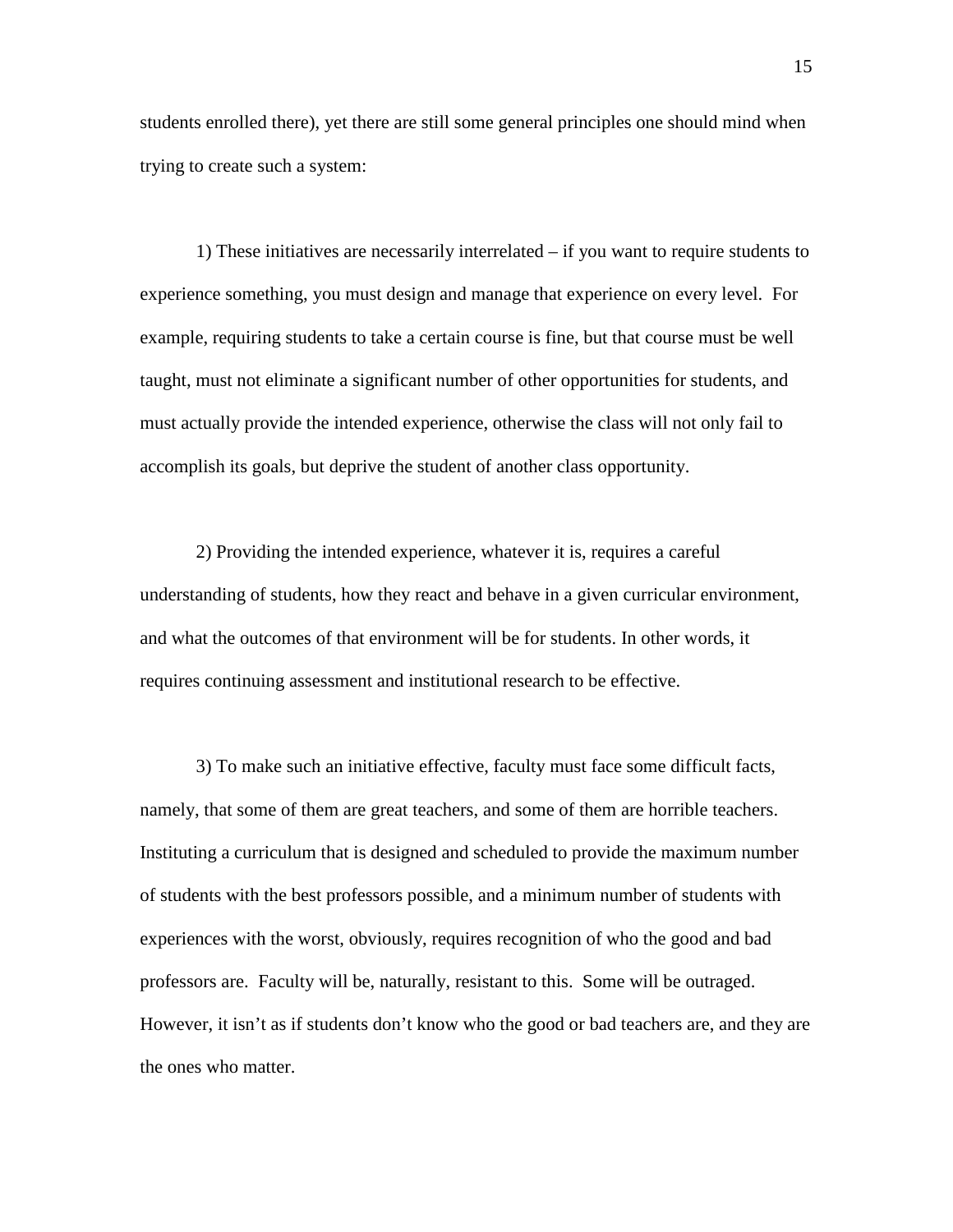4) This kind of initiative will likely require greater resources, or increased organization of existing resources, mainly in the form of hirings, and some in the form of funding continuing assessment. Hiring good teaching faculty, however, is the key to much more than just systemic advising. The benefits for students are too numerous to list here, but suffice it to say that good professors, especially those who are open to forming close relationships with students, are the most significant factor in improving student outcomes.

Creating a curriculum that all students will experience, regardless of concentration, is part of what determines a college's academic identity. The institution of such a curriculum, however, needs to be about creating an academic environment infused with the important lessons. If you can do this, you can get students to experience what you want, without them having to make difficult or divisive decisions. Students will learn it without even knowing it.

#### Further Study

 There remains a great deal of work, universally important to assessment, in methodological design, particularly in sequence analysis of student's course availability – the diagram presented here is an example of what such work might look like. Ideally, given input of available courses, course restrictions and sizes, registration requirements, pre-requisites, courses necessary for a student's major, and other such structural factors,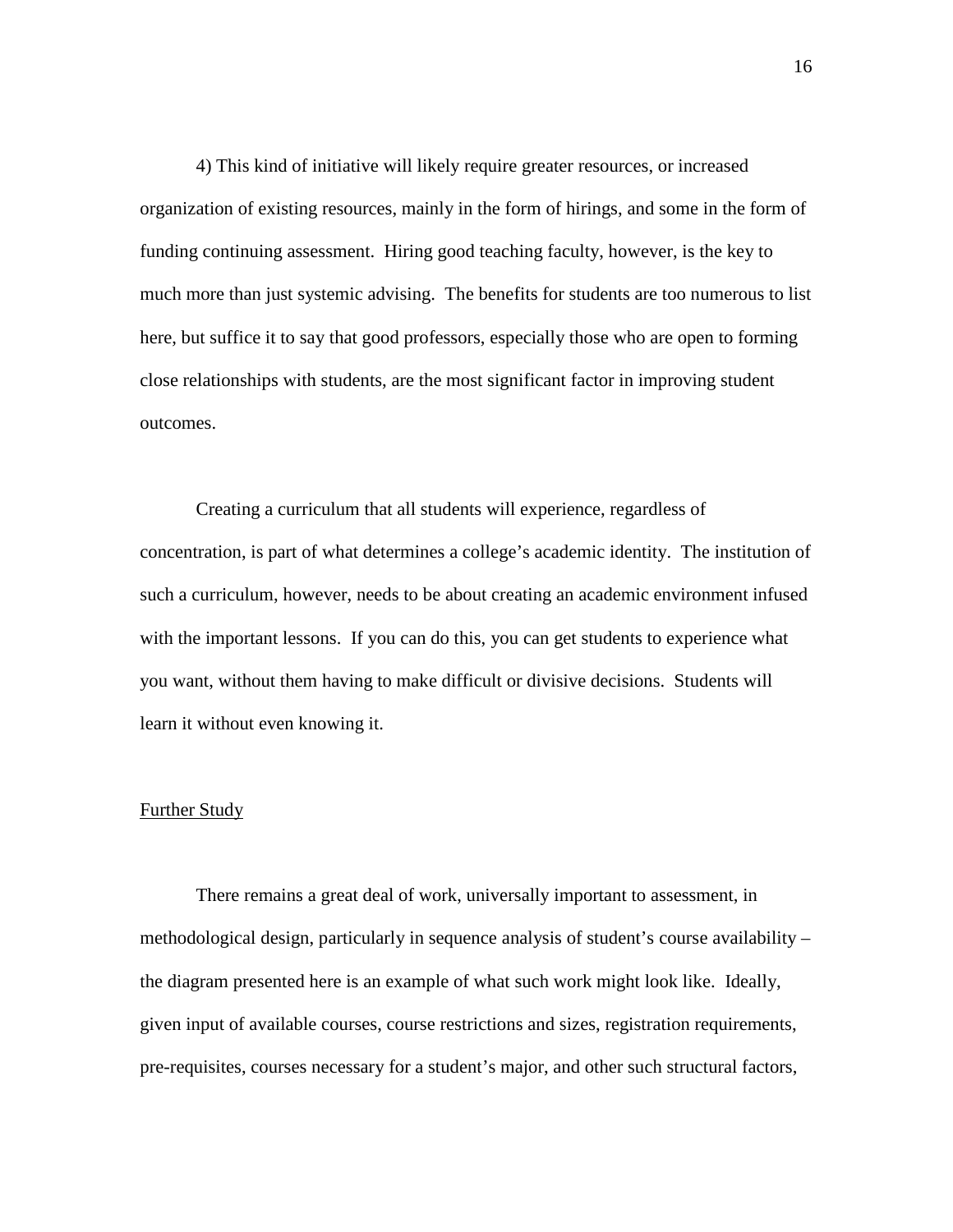such analysis would be able to identify the *spectrum of course availability* for a given student at a given time in their academic career. A simulation that accounts for the variables (pre-requisites, class years, etc...) of all a colleges classes could then quantitatively determine *the degree of a student's "curricular freedom" –* the extent to which a student's course selection for a semester is pre-determined by certain factors – and be able to compare students of certain years and majors. Aggregated carefully, this information could even potentially provide department and even college-level data indicating the true curricular freedom available to their students.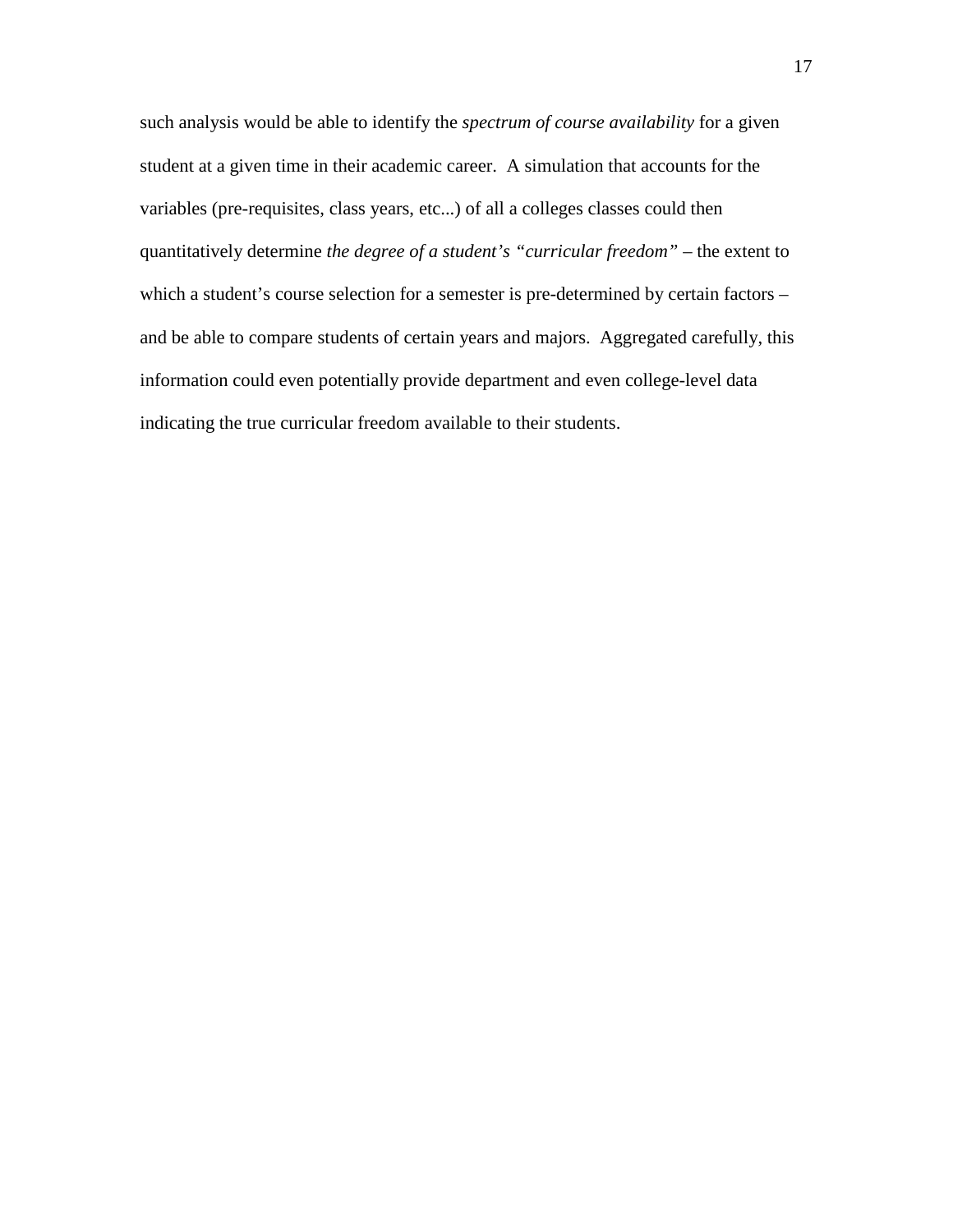

# Diagram 1.1

Represented here is the course selection process of a single student accounting, chronologically, for the various "decisions" in the process, that shrink the spectrum of courses students can and/or are willing to register for. In this case, the student is primarily interested in social sciences and humanities, having immediately eliminated all science classes and all but one fine arts class (typical behavior for most "non-science" students).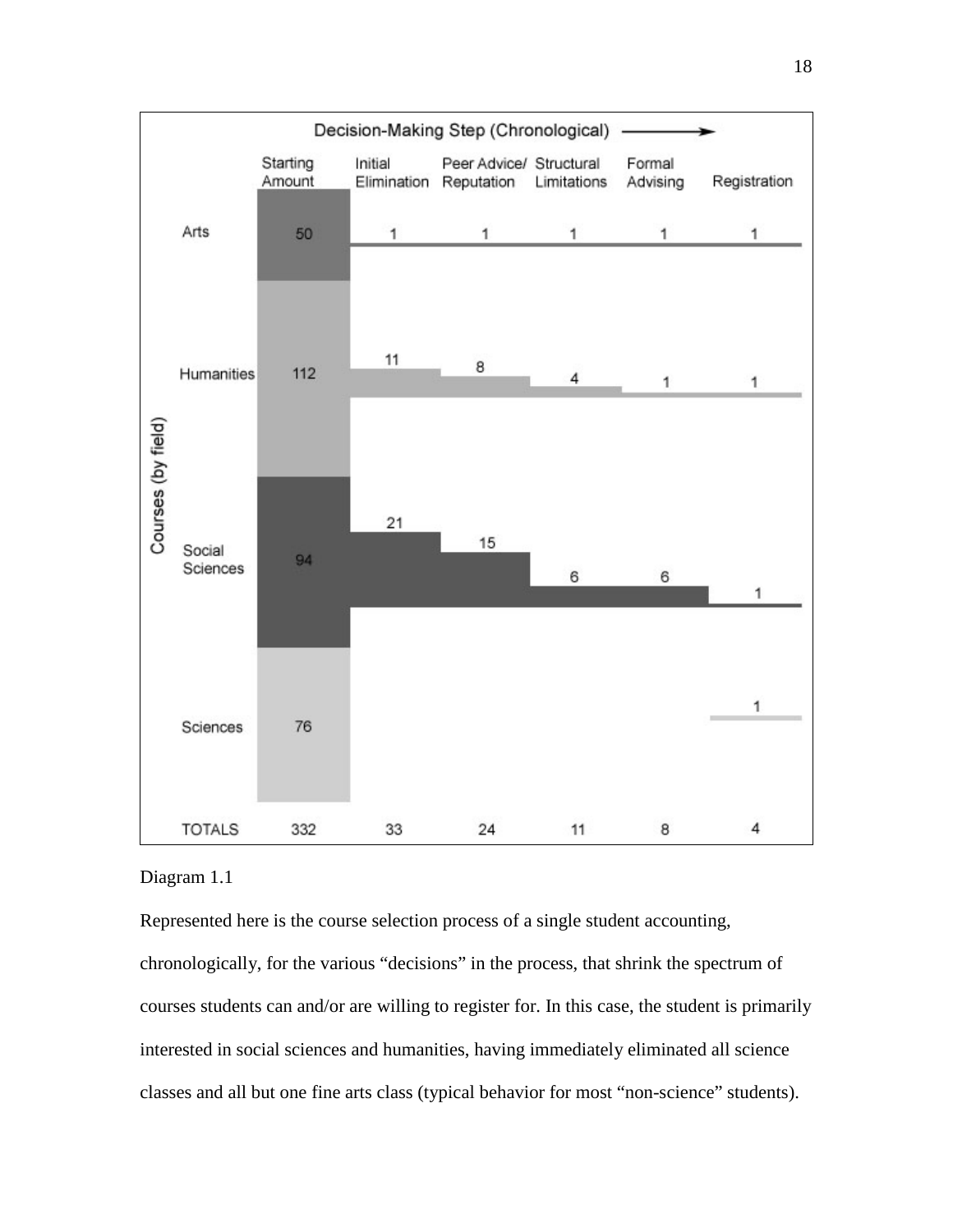Peer advice and the reputation of various classes allow the student to further reduce their choices to around 24. Confronting the structural limitations on their choices, the student sees they cannot take 13 of their 24 choices, and their meeting with their adviser leaves them with 8 choices to pick from when they register. The registration process allows the student three of the classes they initially wanted, but forced them into a science class they had no interest in.